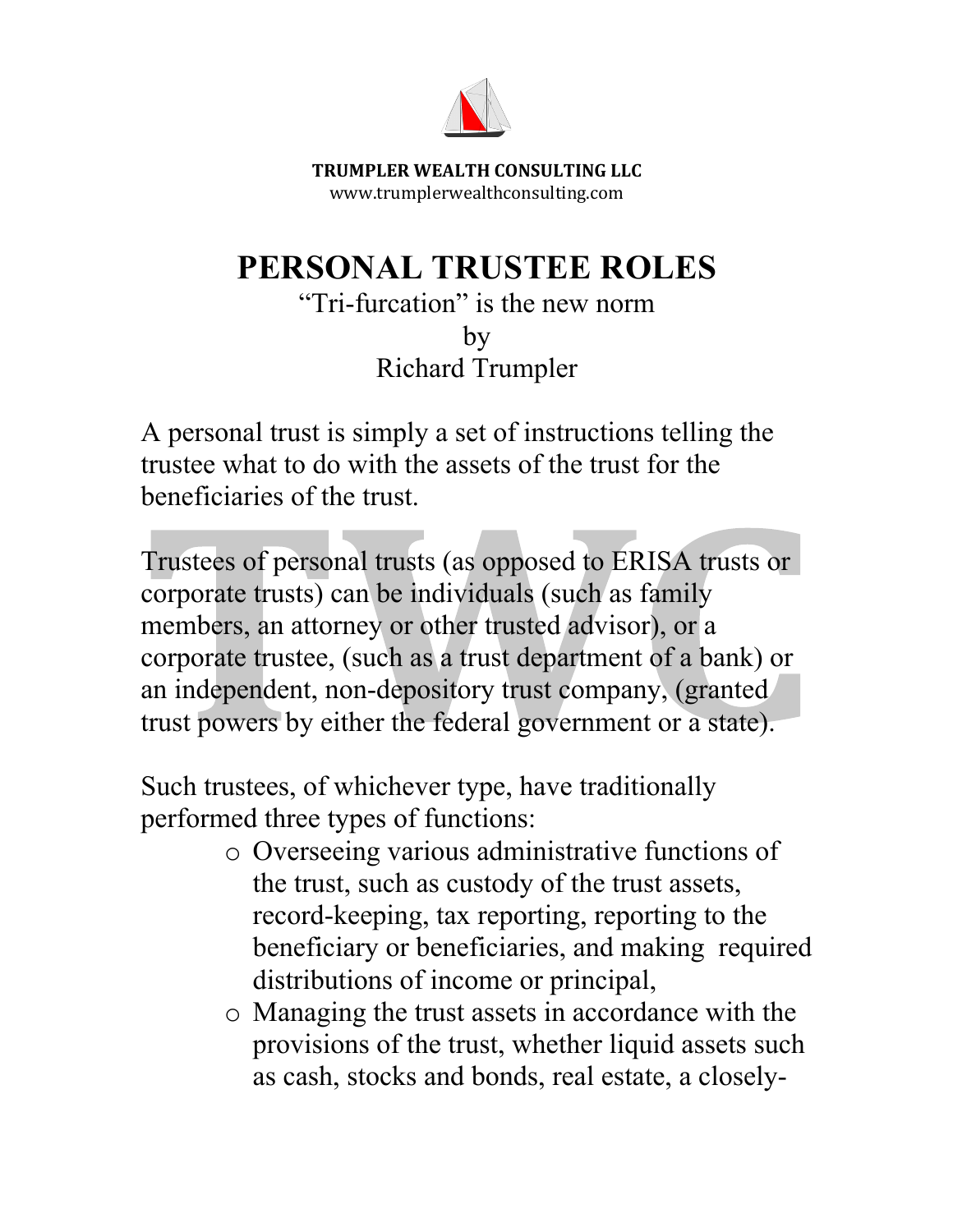held business interest or other tangible or intangible assets,

o Making discretionary decisions in accordance with the trust instrument, which may include discretion over the income and principal of the trust to living beneficiaries, including the grantor of the trust, and/or other specified living beneficiaries of the trust.

Then, in 1986, the State of Delaware passed a statute formalizing the ability of the trust instrument to "direct" the trustee's actions, or to appoint a "directed trustee". Initially, this led to the concept of "bi-furcating" a trustee's actions by separating just the investment function from the other functions.

There are many reasons why this became a popular option for people creating trusts, and is the topic of another of my articles. In short, however,

- o disillusionment with corporate trustees' investment performance (whether deserved or not),
- o the excessive use of the bank' common trust funds or its own proprietary mutual funds,
- o the transparency provided by the internet as a resource for selecting investment management solutions,
- o increased use of independent, non-bank investment advisors by wealthy families, and
- o ever increasing fees charged by bank trustees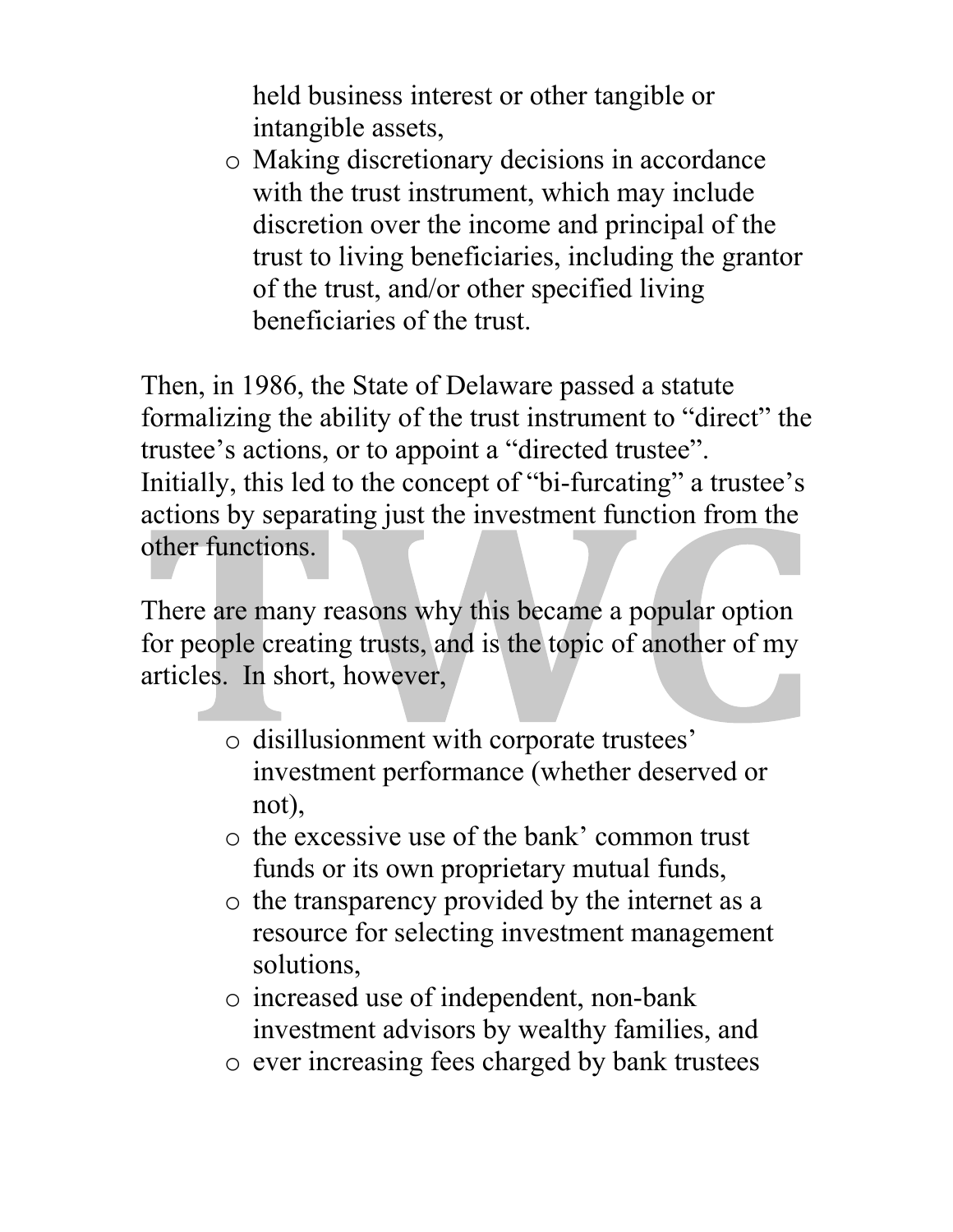all led to the increasingly popular option of using a family's existing investment advisors rather than the "big bank" trustee to manage the trust's investments.

A number of other states, including South Dakota and Nevada, and including now more than 18 states, such as New Hampshire and most recently Tennessee, have "directed trust" statutes, along with other modern trust concepts, such as the right to "decant" a trust, and the formalization of the role of the "Trust Protector".

As more and more trusts and estates attorneys became familiar with such options, the more frequently creators of trusts choose to establish trusts using the statutes of such "trust-friendly" states, and this has led to the rise of a whole generation of new trust companies capitalizing on those states' statutes.

At a recent estate planning conference of the Heckerling Law School in Orlando, the number of trust company exhibitors tells the whole story. The traditional trust companies represented a small portion of the total, and the newer trust companies, from the states of Delaware, South Dakota, Nevada, New Hampshire and Tennessee, represented the majority. Many of the latter do not manage investments, but serve exclusively as a "directed" trustee, for a significantly lower fee.

The business model of these trust companies is to provide trust administration but no investment function, leaving that to the "directed trustee" or "direction advisor".